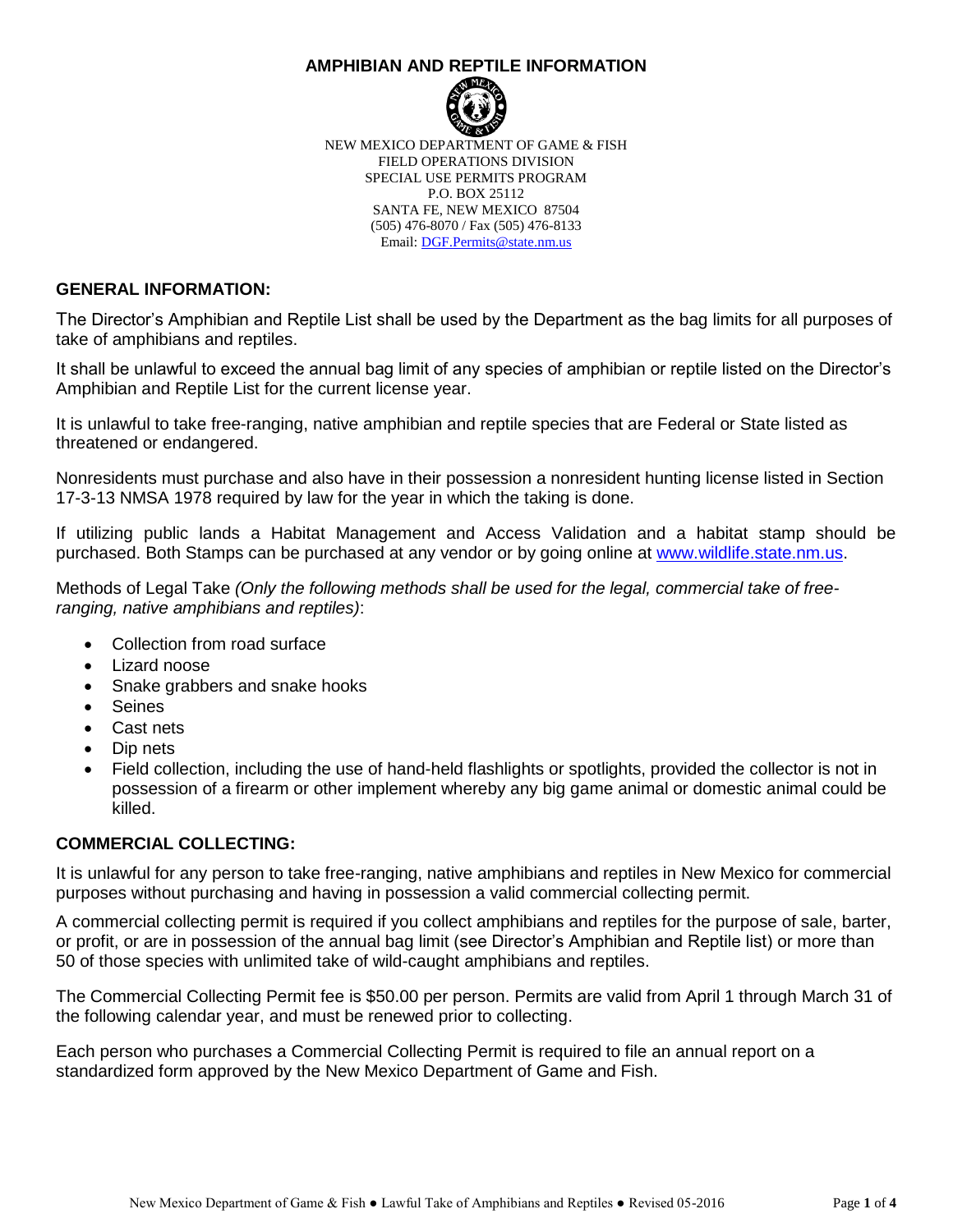

#### **NEW MEXICO DEPARTMENT OF GAME AND FISH DIRECTOR'S LIST COMMERCIAL COLLECTING OF AMPHIBIANS AND REPTILES**

Pursuant to regulation (19-NMAC-35-10), regarding the commercial use of amphibians and reptiles, this list provides information on the annual bag limit of each species of free-ranging, native amphibian and reptile known to occur in New Mexico. Different annual bag limits may apply to different subspecies. Taxa of freeranging, native amphibians and reptiles in New Mexico that do not appear on this list are prohibited from take.

To avoid negative impacts to populations of amphibians and reptiles in the state of New Mexico, the Director may make changes to this list when the need arises.

| <b>TAXA</b>                                | <b>Annual Bag Limit</b>                                     |
|--------------------------------------------|-------------------------------------------------------------|
| Anura - Frogs and Toads                    |                                                             |
| Family Pelobatidae                         |                                                             |
| Scaphiopus couchii - Couch's Spadefoot     | 50                                                          |
| Spea bombifrons- Plains Spadefoot          | 50                                                          |
| Spea multiplicata- Mexican Spadefoot       | 50                                                          |
| <b>Family Bufonidae</b>                    |                                                             |
| Anaxyrus cognatus- Great Plains Toad       | 30                                                          |
| Anaxyrus debilis- Green Toad               | 30                                                          |
| Anaxyrus microscaphus- Arizona Toad        | 10                                                          |
| Anaxyrus punctatus-Red-spotted Toad        | 30                                                          |
| Anaxyrus speciosus- Texas Toad             | 30                                                          |
| Anaxyrus woodhousii- Woodhouse's Toad      | 30                                                          |
| <b>Family Hylidae</b>                      |                                                             |
| Acris blanchardi- Blanchard's Cricket Frog | 10                                                          |
| Hyla arenicolor- Canyon Treefrog           | 10                                                          |
| Hyla wrightorum- Arizona Treefrog          | 5                                                           |
| Pseudacris maculata-Boreal Chorus Frog     | 30                                                          |
| <b>Family Ranidae</b>                      |                                                             |
| Rana catesbeiana- Bullfrog                 | unlimited                                                   |
| Caudata - Salamanders                      |                                                             |
| <b>Family Ambystomatidae</b>               |                                                             |
| Ambystoma mavortium- Tiger Salamander      | unlimited (aquatic form only)<br>20 (terrestrial form)      |
| <b>Testudines - Turtles</b>                |                                                             |
| <b>Family Chelydridae</b>                  |                                                             |
| Chelydra serpentina-Snapping Turtle        | 20                                                          |
| <b>Family Emydidae</b>                     |                                                             |
| Chrysemys picta-Painted Turtle             | 5                                                           |
| Terrapene ornata-Ornate Box Turtle         | 10                                                          |
| Family Emydidae                            |                                                             |
| Trachemys scripta- Pond Slider             | 20 (Pecos River and its tributaries)<br>unlimited elsewhere |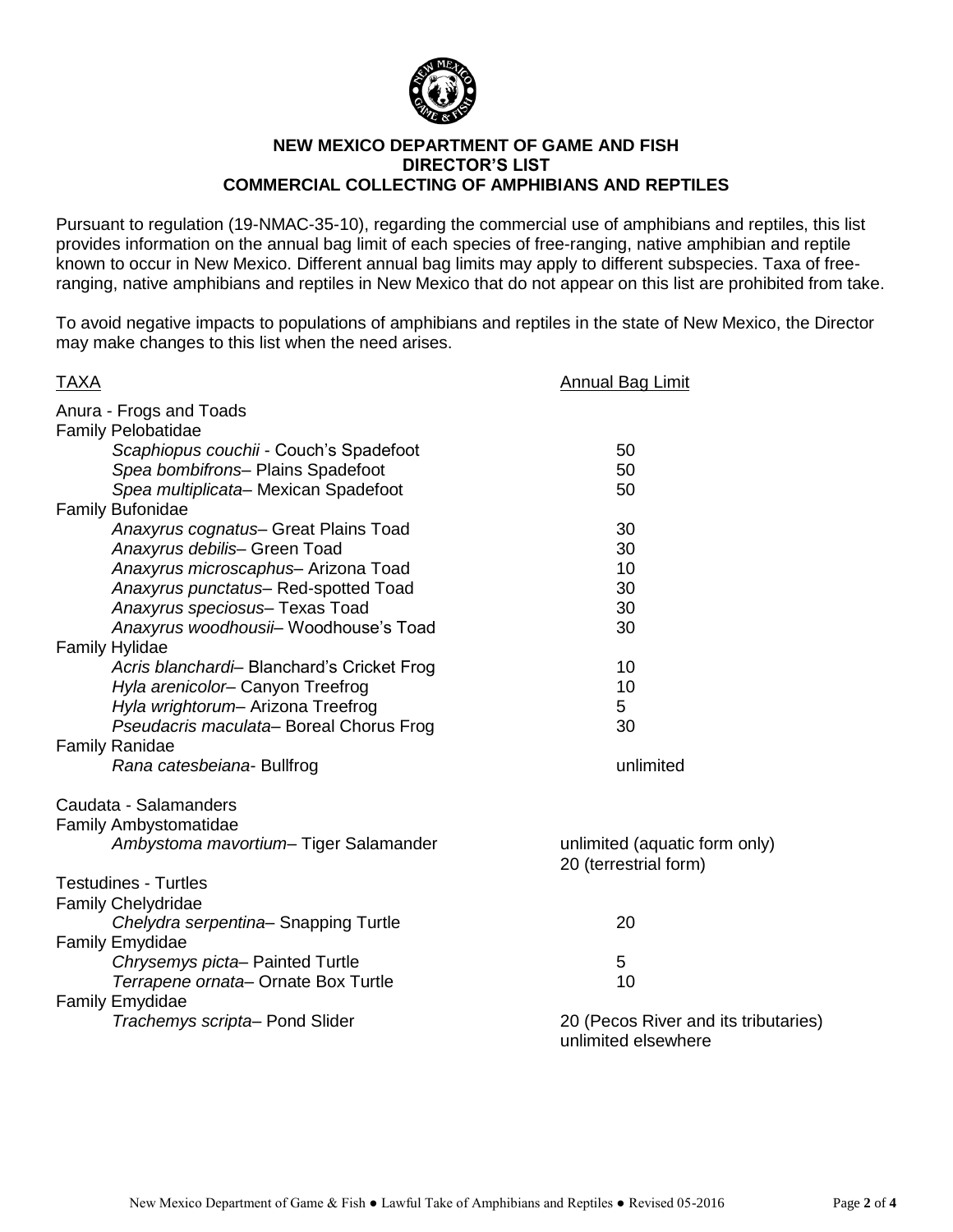# Testudines – Turtles (continued)

| <b>Family Kinosternidae</b>                                           |    |
|-----------------------------------------------------------------------|----|
| Kinosternon flavescens - Yellow Mud Turtle                            | 10 |
| Kinosternon sonoriense - Sonoran Mud Turtle                           | 5  |
| <b>Family Trionychidae</b>                                            |    |
| Apalone mutica - Smooth Softshell                                     | 5  |
| Apalone spinifera - Spiny Softshell                                   | 10 |
| Sauria - Lizards                                                      |    |
| <b>Family Crotaphytidae</b>                                           |    |
| Crotaphytus collaris - Eastern Collared Lizard                        | 15 |
| Gambelia wislizenii - Long-nosed Leopard Lizard                       | 20 |
| <b>Family Phrynosomatidae</b>                                         |    |
| Cophosaurus texanus- Greater Earless Lizard                           | 30 |
| Sceloporus bimaculosus - Twin-spotted Lizard                          | 30 |
| Sceloporus clarkii - Clark's Spiny Lizard                             | 20 |
| Sceloporus consobrinus - Prairie Lizard                               | 30 |
| Sceloporus cowlesi - Southwestern Fence Lizard                        | 30 |
| Sceloporus graciosus- Common Sagebrush Lizard                         | 30 |
| Sceloporus jarrovii- Mountain Spiny Lizard                            | 20 |
| Sceloporus magister - Desert Spiny Lizard                             | 20 |
| Sceloporus poinsetti - Crevice Spiny Lizard                           | 20 |
| Sceloporus tristichus - Plateau Lizard                                | 30 |
| Sceloporus virgatus- Striped Plateau Lizard                           | 10 |
| Urosaurus ornatus- Ornate Tree Lizard                                 | 30 |
| Uta stansburiana-Common Side-blotched Lizard                          | 50 |
| Family Gekkonidae - Geckos                                            |    |
| Coleonyx brevis- Texas Banded Gecko                                   | 30 |
| Coleonyx variegatus- Western Banded Gecko                             | 30 |
| Family Teiidae - Whiptails                                            |    |
| Aspidoscelis exsanguis- Chihuahuan Spotted Whiptail                   | 30 |
| Aspidoscelis flagellicauda- Gila Spotted Whiptail                     | 30 |
| Aspidoscelis gularis- Eastern Spotted Whiptail                        | 30 |
| Aspidoscelis inornata- Little Striped Whiptail                        | 30 |
| Aspidoscelis marmorata- Marbled Whiptail                              | 30 |
| Aspidoscelis neomexicana- New Mexico Whiptail                         | 30 |
| Aspidoscelis sexlineata-Six-lined Racerunner                          | 30 |
| Aspidoscelis sonorae- Sonoran Spotted Whiptail                        | 30 |
| Aspidoscelis tesselata- Common Checkered Whiptail                     | 30 |
| Aspidoscelis tigris- Tiger Whiptail                                   | 30 |
| Aspidoscelis uniparens- Desert Grassland Whiptail                     | 30 |
| Aspidoscelis velox- Plateau Striped Whiptail                          | 30 |
| <b>Family Scincidae</b><br>Plestiodon multivirgatus- Many-lined Skink | 30 |
| Plestiodon obsoletus- Great Plains Skink                              |    |
| <b>Family Anugidae</b>                                                | 30 |
| Elgaria kingii- Arizona Alligator Lizard                              | 10 |
|                                                                       |    |
| Squamata - Snakes                                                     |    |
| <b>Family Leptotyphlopidae</b>                                        |    |
| Rena dissectus- New Mexico Threadsnake                                | 10 |
| Rena humilis-Western Threadsnake                                      | 10 |